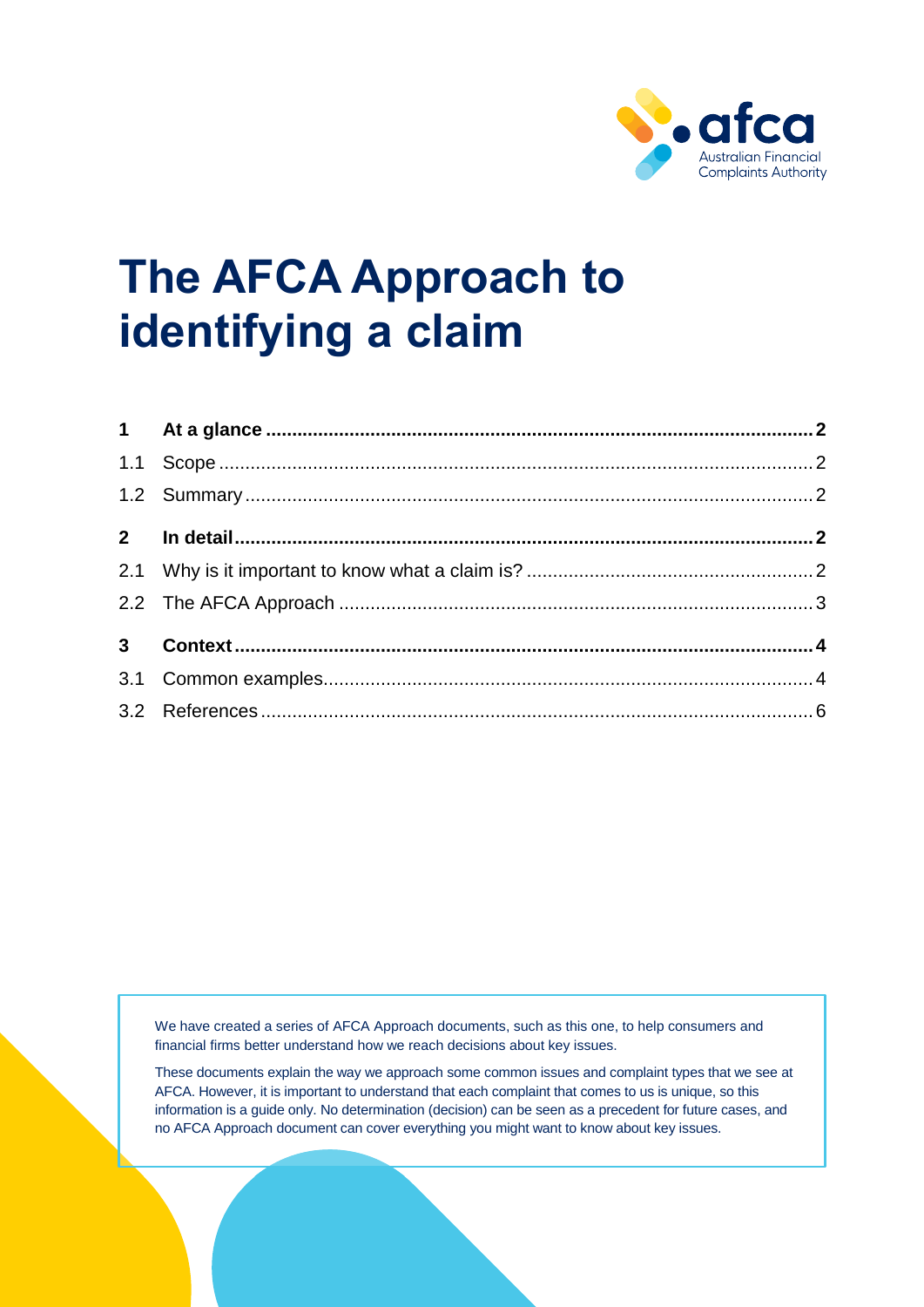# <span id="page-1-0"></span>1 At a glance

# <span id="page-1-1"></span>**1.1 Scope**

Every AFCA complaint will have at least one issue that needs investigation. We will examine each issue to see if the financial firm did anything wrong, and if so, whether that wrongdoing led to the consumer suffering a loss. At AFCA we refer to these issues as 'claims' or 'causes of action'.

This document sets out how we identify claims and why this step is important.

# <span id="page-1-2"></span>**1.2 Summary**

### **1.2.1 Who should read this document?**

- Financial firms, consumers and consumer representatives who have a complaint at AFCA
- Anyone who wants to understand how AFCA determines what a claim is and how to apply compensation.

### **1.2.2 Summary of our approach**

AFCA will ask the complainant to explain, in their opinion, what the financial firm has done wrong in providing the relevant financial product or service. We do not expect complainants to identify breaches in Codes of Practice or law – we will investigate this.

We will identify the various claims within the information provided by the complainant, asking questions if we need to, to understand the issues better.

We will then explain our understanding of each claim within the complaint (to both parties) and invite them to comment on each claim. It is important that we clearly understand the complainant's position, and that the financial firm understands both the allegation against it, and the remedy being sought for each claim.

Some claims can be accepted, some rejected, and others will continue through the AFCA process. Clearly identifying and describing the different claims within a complaint can help complainants and financial firms in narrowing down the specific issues that they really disagree with and need help resolving.

# <span id="page-1-3"></span>2 In detail

# <span id="page-1-4"></span>**2.1 Why is it important to know what a claim is?**

Identifying each claim within a complaint allows the complainant and the financial firm to understand:

• the obligation that the complainant says should have been fulfilled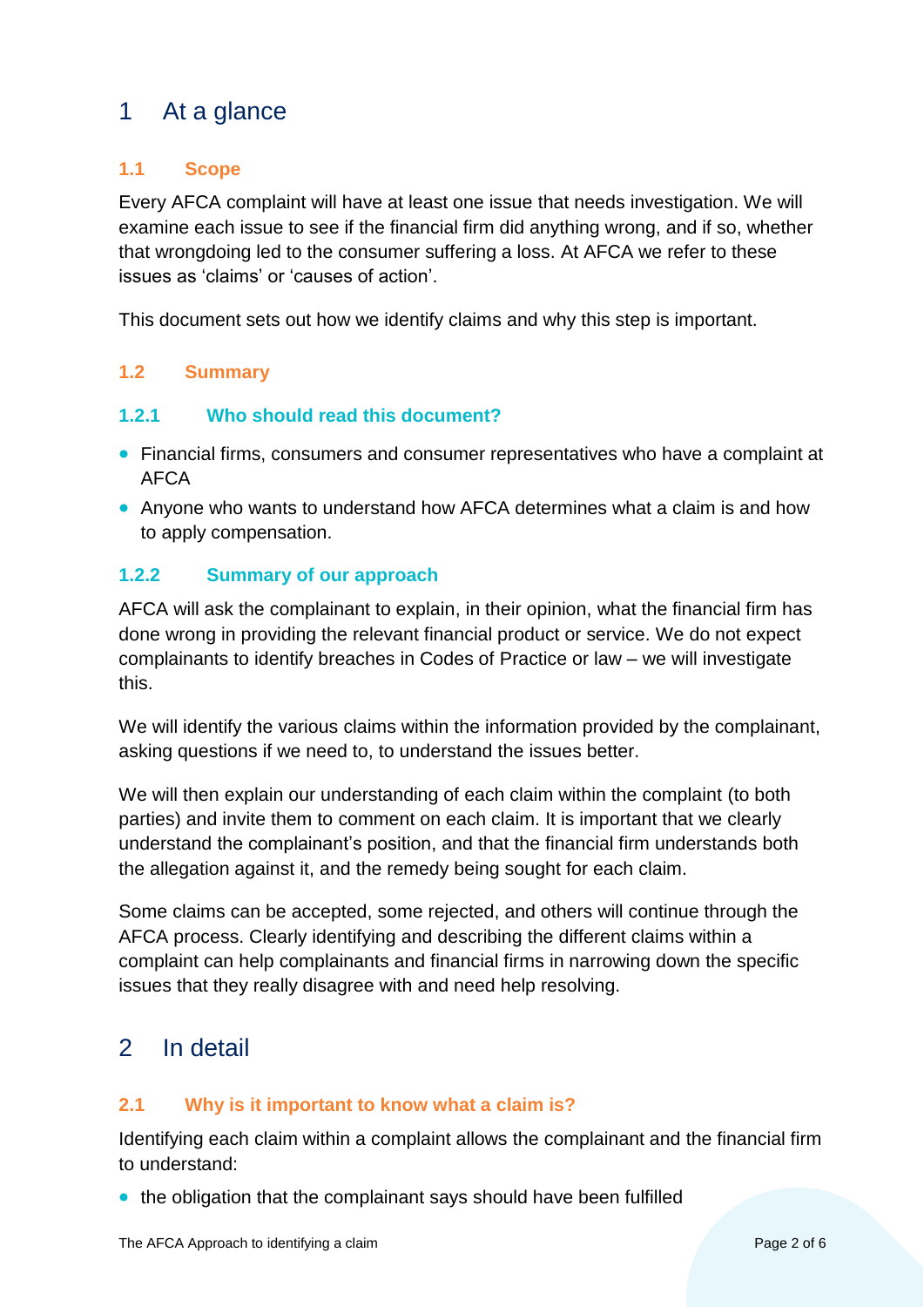- how the financial firm's conduct impacted the consumer; and
- the amount of loss the complainant is stating was caused by the financial firm's conduct.

Importantly for this approach, the term 'claim' should not be confused with an 'insurance claim' which is an application for benefits under an insurance policy.

A 'claim' is a set of events and facts that together may lead to losses and gives the complainant a right to ask for a remedy if shown to be true.

As noted above, an AFCA complaint may contain more than one claim.

Additionally, AFCA compensation limits apply 'per claim'<sup>1</sup>, so it is important to understand the value of each individual claim and avoid any overlaps. While there is no compensation limit for superannuation complainants, it is still important to identify all relevant claims so that the complainant and the financial firm can understand each other's position.

# **2.1.1 What is the difference between the monetary limit on jurisdiction and the compensation cap?**

AFCA Rule C.1.2(e) generally prevents AFCA from handling a complaint where the value of the claim is more than \$1 million (subject to some exceptions). This is the monetary limit on jurisdiction.

AFCA Rule D.4. sets out the maximum compensation that we can award for complaints other than superannuation complaints. This is the compensation cap.

These two rules act together, which means AFCA can handle a complaint which has claims of compensation for more than the compensation cap but can only award compensation up to the value of the compensation cap per claim.

# <span id="page-2-0"></span>**2.2 The AFCA Approach**

There are two main guiding principles for identifying a claim:

- Do the claims arise out of distinct and independent transactions?
- Can each claim be maintained without negating the others?

AFCA Rule A.3.2 says that AFCA can help complainants to submit a complaint. In the Operational Guidelines we explain that this includes helping to ensure:

- The complainant's position is properly explained; and
- The AFCA process operates efficiently and in a timely way.

 1 It is a requirement ASIC Regulatory Guide 267 *Oversight of the Australian Financial Complaints Authority* (at RG267.147) that compensation caps apply on a 'per claim' basis and should not be aggregated.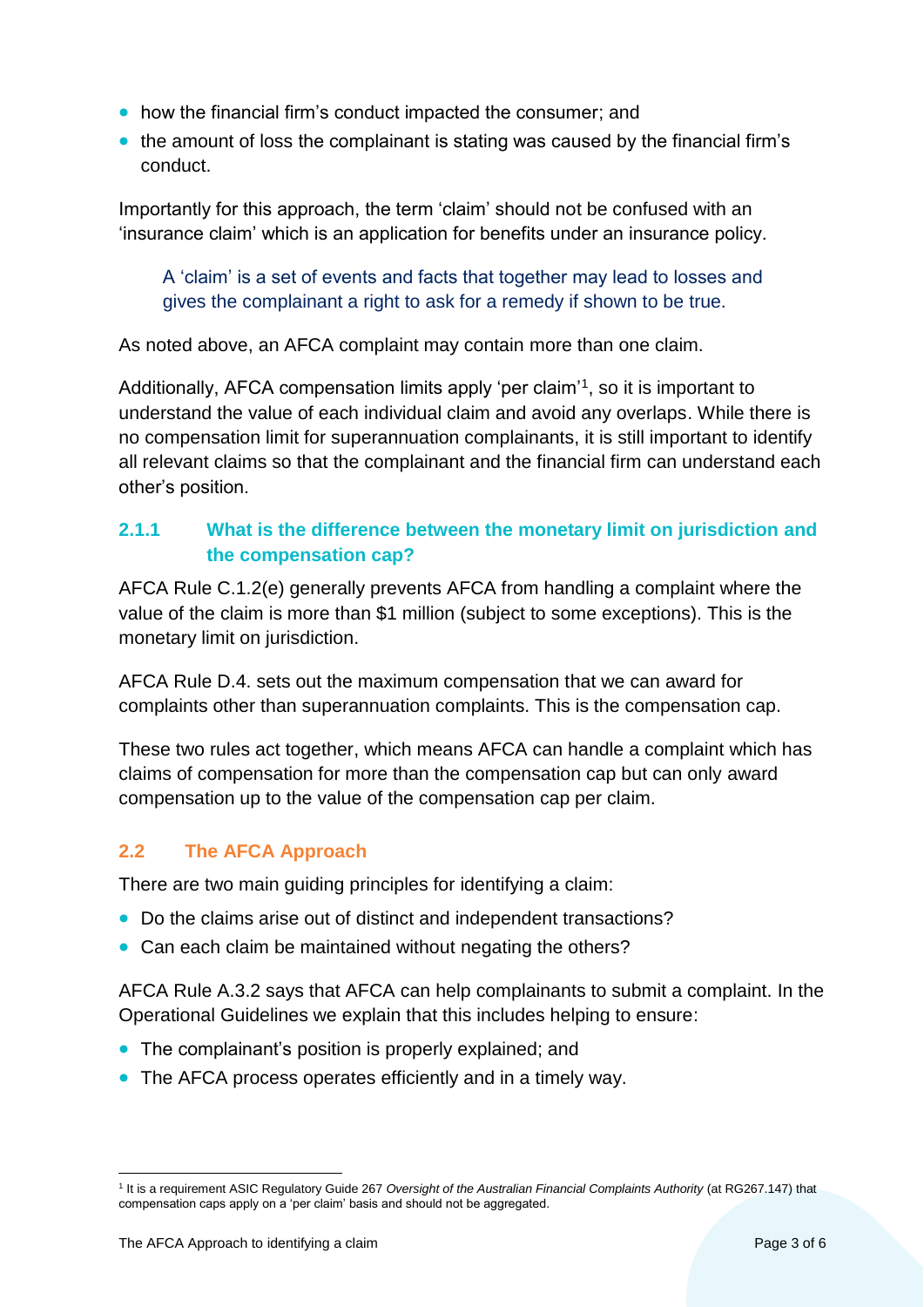We do not:

- Advocate for complainants or financial firms, and so will not inappropriately introduce claims that are not readily evident from the complaint.
- 'Split' a complaint that is properly a single claim into multiple claims (with the monetary cap applying to each claim).
- Aggregate multiple claims into one just because the claims all arise from an ongoing relationship between a financial firm and a complainant.

For each identified claim, AFCA will:

- Examine the relevant events and facts to see if any wrongdoing has occurred
- Examine whether the wrongdoing has caused a loss; and
- Calculate the appropriate amount of that loss.

If we identify wrongdoing that has caused a loss, we will:

- Apply the approach specified in section 1045C of the *Corporations Act 2001* (Cth) (for superannuation complaints); and
- Consider what is fair in all the circumstances (for all other complaints).

It is important to note that AFCA does not determine legal rights for each claim. AFCA's role is to resolve the complaint in accordance with our Rules. In doing so, we may express a view on the financial firm's liability for each claim, but our focus is on what is a fair outcome for the entire complaint.

# <span id="page-3-0"></span>3 Context

# <span id="page-3-1"></span>**3.1 Common examples**

Some common examples of claims for each broad category of complaint:

| <b>Financial industry sector</b> | <b>Examples of common claims (not exhaustive)</b>                                                                                                        |
|----------------------------------|----------------------------------------------------------------------------------------------------------------------------------------------------------|
| Any                              | • Breach of contract<br>• Misleading and deceptive conduct<br>• Poor service<br>• Incorrect application of fees, charges, rebates<br>• Breach of privacy |
| Banking transactions             | • Unauthorised transactions<br>• Poor service                                                                                                            |
| Credit and lending               | • Breach of responsible lending requirements                                                                                                             |
| Insurance                        | Denial of cover<br>• Refusal of insurance claim<br>• Breach of contract                                                                                  |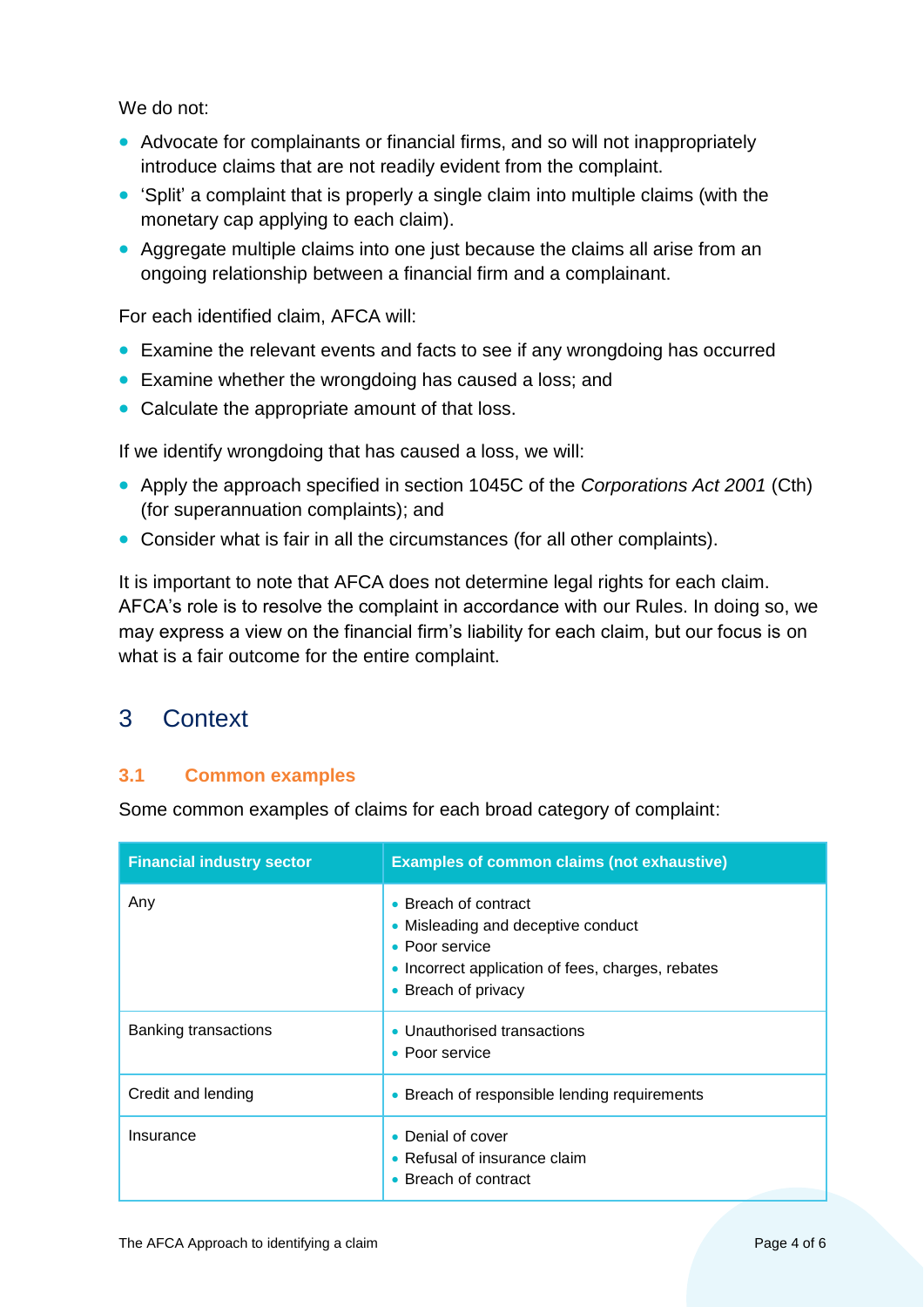| <b>Financial industry sector</b> | <b>Examples of common claims (not exhaustive)</b>                          |
|----------------------------------|----------------------------------------------------------------------------|
| Insurance Broking                | Inappropriate advice                                                       |
| Financial planning and advice    | Inappropriate advice (each Statement of Advice is a<br>separate claim)     |
| Stockbroking                     | • Unauthorised transactions<br>Inappropriate trading strategy <sup>2</sup> |
| Superannuation                   | Trustee decision not fair and reasonable                                   |

The following examples explain our approach to determining whether the complainant has one or multiple claims.

### **Multiple claims**

Where the complainant claims a credit provider failed to meet its obligations in relation to several loans over a period of time, we are likely to treat the credit decision for each loan as a separate claim and will not aggregate the claims.

If a bundled insurance contract charges multiple excesses, then each insurance claim under the bundled policy (e.g. home and contents) will be treated as a separate claim.

If a financial planner gives advice recommending an investment and then separate advice recommending another investment, and the complainant disputes the suitability of both pieces of advice, we are likely to treat this complaint as involving two claims, with a cap applying to each claim.

#### **Single claim**

If the complainant claims a bank allowed a third party to access funds from their account without the proper authority, we are likely to treat this as one claim and will aggregate all the unauthorised withdrawals. This is because the withdrawals all arose from the same set of circumstances. That is, the bank allowing the third party unauthorised access to funds in the account.

If a financial planner provides a Statement of Advice recommending a number of investments, and the complainant disputes the suitability of this advice, we are likely to treat the complaint as one claim. This is because the claim arises from a single Statement of Advice.

 $\overline{a}$ <sup>2</sup> Where the overall strategy is inappropriate, individual transactions made in pursuit of that strategy will be aggregated.